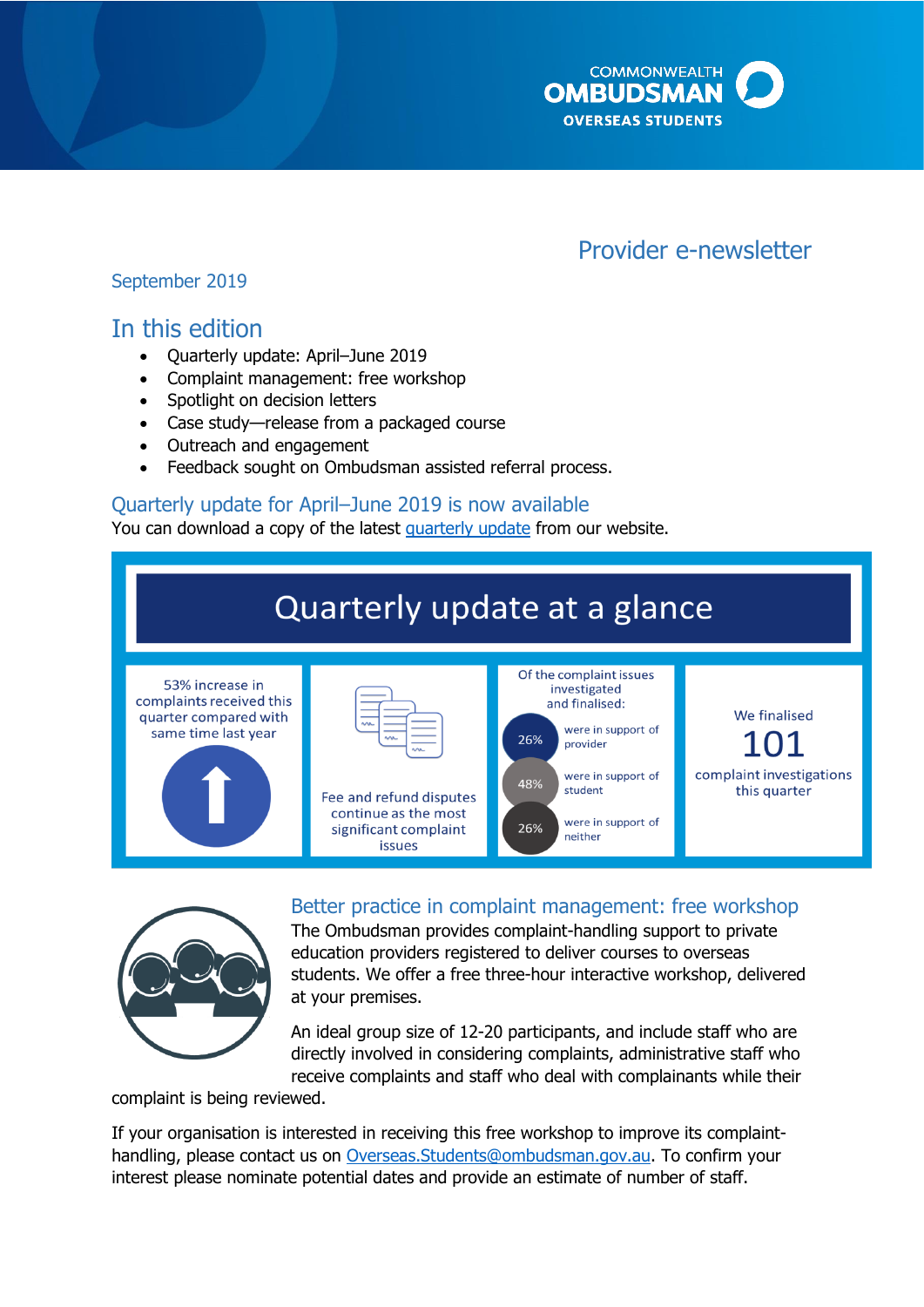# Spotlight on decision letters

A decision letter is used when responding to complaints from students as well as providing a refusal or grant of an internal appeal. The two main functions of a decision letter are:

- 1. to communicate the decision or decisions that are made about the complaint or appeal, and
- 2. to give reasons for that decision.

Being transparent about the reasons for a decision is a measure of accountability. Giving reasons to the affected person means they are better able to see:

- the facts and reasoning that were the basis for the decision
- that the decision was not made arbitrarily or based on speculation, suspicion or on irrelevant information
- to what extent any arguments put forward have been understood, accepted or formed a basis for the decision
- whether they have been dealt with fairly, and
- the issues they will need to address if they decide to lodge an appeal.

The decision letter should clearly explain and justify the reasons why an internal appeal or a claim made by the student has not been accepted by the investigating officer.

An explanation of the decision should be presented in a style the student can understand. Each concern or grievance raised in the complaint should be itemised to help complainants understand that all aspects of their complaint were fully examined.

The Ombudsman uses decision letters to examine whether an education provider has acted in accordance with the law and with its own policies and procedures. They are also used to determine whether any decisions or actions have been communicated clearly and in a timely fashion.

If you would like more information on best practice in complaint-handling, including a [checklist](http://www.ombudsman.gov.au/__data/assets/pdf_file/0026/79424/Better-practice-complaint-handling-for-education-providers.pdf) developed specifically for education providers, click [here](http://www.ombudsman.gov.au/better-practice-guides) to see the range of publications that the Ombudsman has produced.

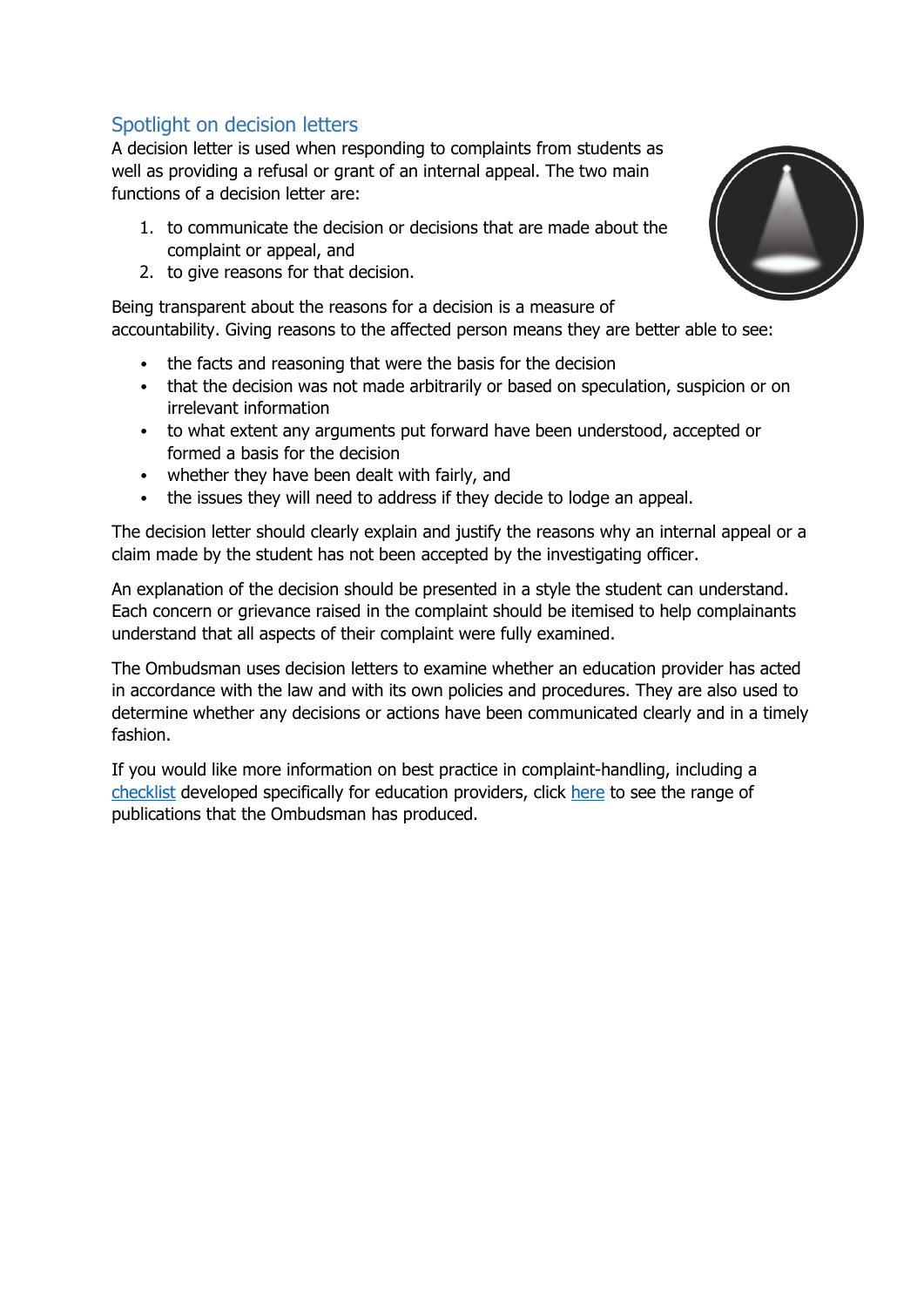Case study – release from a packaged course

We received an external complaint from Adam\* about Cleaver College's\* refusal to release him to study with a new provider. Adam was studying a packaged General English, IELTS and a Diploma in Business with Cleaver College in Queensland, but obtained a letter of offer to study Nursing with an education provider in a different state. The letter of offer included additional General English study, rather than the higher level of IELTS study that Adam was due to start with Cleaver College.

Adam explained that his first study preference had always been to study Nursing, but his parents had not considered this to be a viable career for him. Adam's parents had changed their mind since his arrival in Australia and were willing to allow him to change his study pathway. He believed that he should be allowed to transfer as he had been studying in Australia with Cleaver College for over six months.

In Cleaver College's refusal decision and review letters, the college stated that Adam had not shown that the proposed new study plan would be in his best interests for compassionate and compelling reasons. Our assessment found that Cleaver College gave Adam a clear explanation of how his request was assessed, and that its decision was suitable in the circumstances. We communicated this to Adam and advised him that our assessment supported the provider's decision.

#### **Commentary**

Adam approached our Office with a strong conviction that Cleaver College was obliged to release him as he had already completed six months of his studies in Australia. Adam did not understand that the six-month requirement applies to the principal course in his package.

This complaint highlights ongoing misunderstandings about release by students studying packaged courses. Education providers should ensure that this is made clear to students at the time of enrolment, including through the agents used to recruit the students.

\*Identifying information changed for privacy purposes.



#### Outreach and engagement

#### Council of International Students Australia – training with the Ombudsman

On 13 February 2019, the Ombudsman held a professional development webinar for grievance officers from the Council of International Students Australia (CISA), the peak body representing the interests of international students in Australia. This training

focused on making a complaint to your education provider, with or without the assistance of a representative. This is the second year we have run this session with CISA, with twenty grievance officers participating from across Australia via webinar.